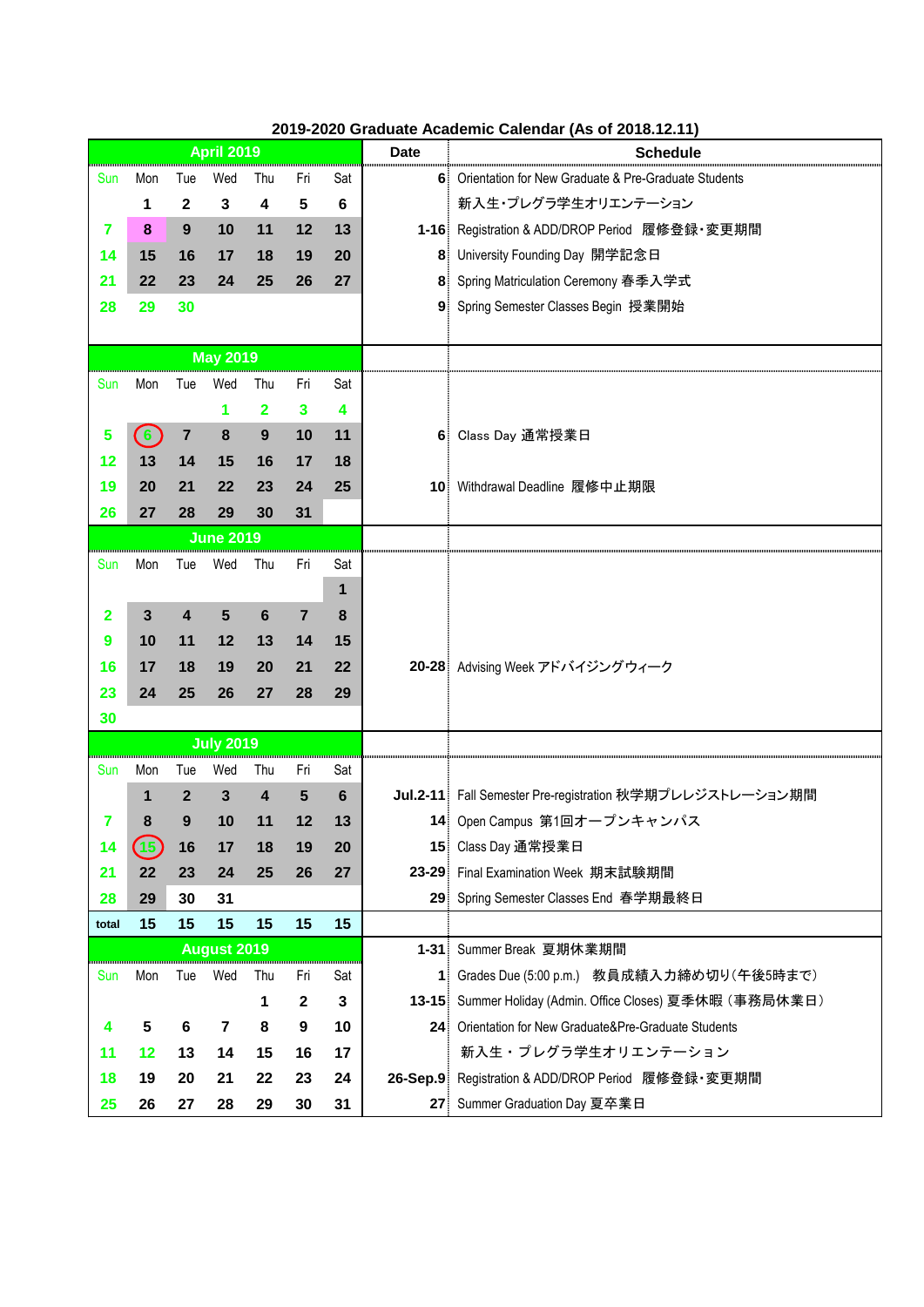|       |                               |                | <b>September 2019</b> |                |                         |                         | <b>Date</b>     | <b>Schedule</b>                                                 |
|-------|-------------------------------|----------------|-----------------------|----------------|-------------------------|-------------------------|-----------------|-----------------------------------------------------------------|
| Sun   | Mon                           | Tue            | Wed                   | Thu            | Fri                     | Sat                     |                 | 1 Fall Matriculation Ceremony 秋季入学式                             |
| 1     | $\mathbf{2}$                  | $\overline{3}$ | 4                     | 5              | 6                       | $\overline{7}$          |                 | 2 Fall Semester Classes Begin 授業開始                              |
| 8     | 9                             | 10             | 11                    | 12             | 13                      | 14                      |                 | 15 Open Campus 第2回オープンキャンパス                                     |
| 15    | 16                            | 17             | 18                    | 19             | 20                      | 21                      | 23 <sup>1</sup> | Class Day 通常授業日                                                 |
| 22    | (23)                          | 24             | 25                    | 26             | 27                      | 28                      |                 | 27 Withdrawal Deadline 履修中止期限                                   |
| 29    | 30                            |                |                       |                |                         |                         |                 |                                                                 |
|       |                               |                | October 2019          |                |                         |                         |                 |                                                                 |
| Sun   | Mon                           | Tue            | Wed                   | Thu            | Fri                     | Sat                     |                 |                                                                 |
|       |                               | 1              | $\mathbf{2}$          | $\mathbf{3}$   | $\overline{\mathbf{4}}$ | 5                       |                 | 13-14 AIU Festival 大学祭                                          |
| 6     | $\overline{7}$                | 8              | 9                     | 10             | 11                      | 12                      |                 | 15 No Class Day 休講日                                             |
| 13    | 14                            | (15)           | 16                    | 17             | 18                      | 19                      |                 | 15 Faculty Development Day 教員研修日                                |
| 20    | 21                            | 22             | 23                    | 24             | 25                      | 26                      |                 | 31-Nov.8 Advising Week アドバイジングウィーク                              |
| 27    | 28                            | 29             | 30                    | 31             |                         |                         |                 |                                                                 |
|       |                               |                | <b>November 2019</b>  |                |                         |                         |                 |                                                                 |
| Sun   | Mon                           | Tue            | Wed                   | Thu            | Fri                     | Sat                     |                 |                                                                 |
|       |                               |                |                       |                | 1                       | $\overline{2}$          |                 | 4 Class Day 通常授業日                                               |
| 3     | $\left\langle 4\right\rangle$ | 5              | 6                     | $\overline{7}$ | 8                       | 9                       |                 | 11-21 Winter Program Pre-registration 冬期プログラムプレレジストレーション期間      |
| 10    | 11                            | 12             | 13                    | 14             | 15                      | 16                      |                 | 28-Dec.9 Spring Semester 2019 Pre-Registration 春学期プレレジストレーション期間 |
| 17    | 18                            | 19             | 20                    | 21             | (22)                    | 23                      |                 | 22,23 No Class Day 休講日                                          |
| 24    | 25                            | 26             | 27                    | 28             | 29                      | 30                      |                 |                                                                 |
|       |                               |                | December 2019         |                |                         |                         |                 |                                                                 |
| Sun   | Mon                           | Tue            | Wed                   | Thu            | Fri                     | Sat                     | $14 - 21$       | Final Examination Week 期末試験期間                                   |
| 1     | $\mathbf{2}$                  | 3              | 4                     | 5              | 6                       | $\overline{\mathbf{7}}$ |                 | 21 Fall Semester Classes End 秋学期授業最終日                           |
| 8     | 9                             | 10             | 11                    | 12             | 13                      | 14                      |                 | 25 Grades Due (5:00 p.m.) 教員成績入力締切 (午後5時まで)                     |
| 15    | 16                            | 17             | 18                    | 19             | 20                      | 21                      |                 | 29-Jan.3 Winter Holiday (Admin. Office Closes) 年末年始休暇 (事務局休業日)  |
| 22    | 23                            | 24             | 25                    | 26             | 27                      | 28                      |                 | 25-Jan.15 Registration & ADD/DROP period for Winter Program     |
| 29    | 30                            | 31             |                       |                |                         |                         |                 | 履修登録·変更期間                                                       |
| total | 14                            | 14             | 16                    | 16             | 15                      | 15                      |                 |                                                                 |